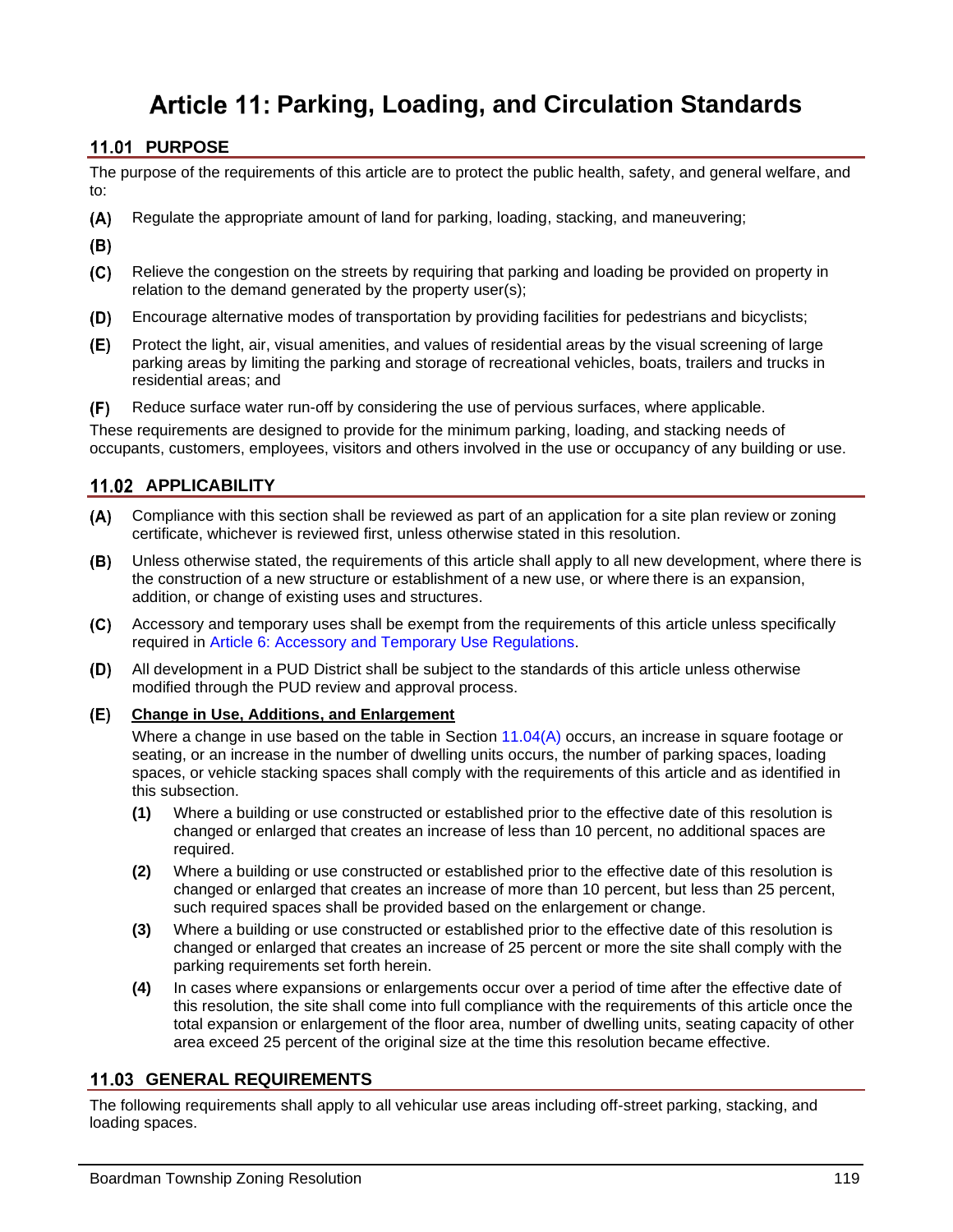# **Location**

Parking and loading spaces shall be provided on the same lot as the principal use they are intended to serve unless otherwise regulated in this article.

## **Modification to Existing Vehicular Use Areas**

The modification of any existing off-street parking area, including, but not limited to, reduction, enlargement, restriping or remarking of any vehicular use area in a manner that differs from the existing site plan, shall require a review of the modification in accordance with the following:

- **(1)** Minor modifications related to maintenance and upkeep including, but not limited to, repaving, restriping, remarking, or other similar maintenance work are permitted without a zoning certificate.
- **(2)** All other modifications shall be reviewed by the Zoning Inspector who shall review the modification through the site plan review process.

# **Setback Requirements**

- **(1) Front Yards**
	- **(a)** Unless otherwise stated, all parking, loading and stacking areas shall be setback a minimum of five feet from any street or alley right-of-way.
	- **(b)** In the GB, RG, or NMB Districts, no parking shall be located closer than 10 feet behind the right-of-way line.
	- **(c)** This area shall be landscaped per Article 10: Landscaping Standards.

## **(2) Side and Rear Yards**

- **(a)** All parking areas located in the R-2, R-3, O, NMB, GB, RB, I, and P-I Districts shall not be closer than five feet to the property line in side and rear yards.
- **(b)** In all parking areas located in O, GB, RB, NMB, I, or P-I Districts, no side yard setback requirements are required for parking areas, except when they adjoin a different zoning district. Then, the parking area shall be no closer than 10 feet to the property line.
- **(c)** In all parking areas located in R-1A, R-1B, and R-1C Districts, a three-foot setback shall be required for driveways and other off-street parking areas.

## **Access**

All ingress and egress to parking and loading areas shall be made through curb cuts as regulated by this subsection. All curb openings shall be constructed in accordance with the standard drawings of the township and approved by the Road Superintendent.

- **(1)** Each lot shall be permitted a maximum of one curb cut per lot except that lots in the nonresidential districts, on corner or double frontage lots, may have one curb cut on each street frontage, with the exact location of the cut to be subject to the approval of the Township Road Superintendent.
- **(2)** Where necessary due to multiple curb cuts, the entrances, exits and intended circulation pattern of the parking area shall be clearly identified with pavement markings or freestanding directional signage.
- **(3)** A driveway or access way serving a parking lot shall be designed so that vehicles entering and exiting will be traveling in a forward motion only, exclusive of single and two-family lots.
- **(4)** On corner lots, all vehicular entrances/exits shall be set back from the intersection of the street right-of-way lines as follows:
	- **(a)** In residential districts, not less than 25 feet;
	- **(b)** In the O, RB, GB, NMB, and P-I Districts, not less than 50 feet on a square corner or 25 feet from the end of the corner radius, whichever is greater.
	- **(c)** In the I District, where located adjacent to a thoroughfare or an arterial street, not less than 150 feet from an intersection.
	- **(d)** In the I District, there shall be not less than 100 feet between driveways.
- **(5)** Curb openings at the property line shall not be more than:
	- **(a)** 15 feet wide in residential districts for single- and two-family dwellings;
	- **(b)** 30 feet wide in residential districts for multi-family dwellings;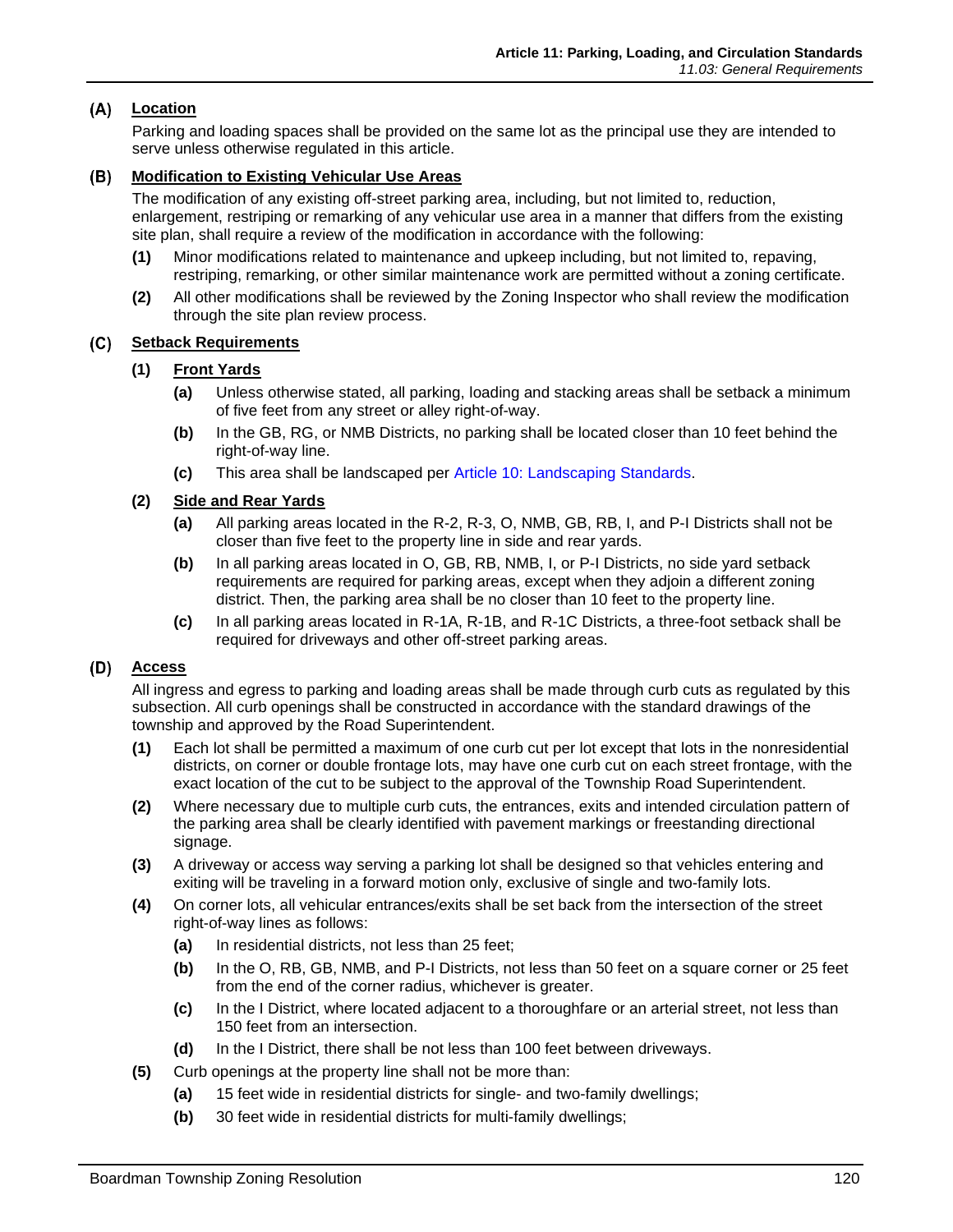- **(c)** 36 feet wide in the O, GB, RB, NMB, and P-I Districts; and
- **(d)** 50 feet wide in the I District.

#### **Striping, Marking, and Maintenance** (E)

- **(1)** All parking spaces, other than for single- and two-family dwellings, shall be striped and maintained in good condition.
- **(2)** Each parking space and aisle shall be clearly designated and marked to ensure approved utilization of the space, direction of traffic flow and general safety.
- **(3)** When a parking space is designated for handicapped accessibility or small car use, it shall be clearly marked as such.
- **(4)** The owner of property used for parking shall maintain such area in good condition without holes and free of all trash, abandoned or junk vehicles, and other rubbish.

#### (F) **Surface**

- **(1)** The surface of any parking area, aisle, driveway or maneuvering area shall be paved with a hard, durable, dust free surface such as asphalt or concrete (excluding compacted gravel) and approved by the Zoning Inspector.
- **(2)** Porous asphalt or pervious concrete, used to reduce surface water run-off, may be used if reviewed and approved by the Zoning Inspector and Road Superintendent. An applicant shall be required to submit a maintenance plan for upkeep of any permitted porous or pervious concrete. Failure to adhere to the maintenance plan shall be considered a violation of this resolution.

# **Wheel Stops and Curbing**

- **(1)** Wheel stop devices consisting of parking blocks, permanent curbs or other suitable barrier shall be installed to prevent any part of a parked motor vehicle from extending beyond the required parking space area, overhanging a pedestrian circulation way or sidewalk or damaging any structure or landscaping.
- **(2)** The minimum height of a wheel stop device shall be five inches and the minimum distance from a wheel stop device to a property line or protected area shall be two and one-half feet.
- **(3)** Wheel stops shall be adequately anchored to the ground to prevent any movement.
- **(4)** Continuous curbing is discouraged but if curbing is used, it should be cut curbing or scissor curbing to allow for the passage of stormwater. See [Figure 11.03-A.](#page-2-0)



Figure 11.03-A: Cuts in the continuous curb allow for stormwater to be directed into landscaped areas.

#### <span id="page-2-0"></span> $(H)$ **Lighting**

Any lighting of vehicle use areas shall be subject to Section 7.04: Exterior Lighting.

#### **Landscaping, Buffering and Screening**  $(1)$

Landscape, buffering and screening shall be pursuant to Article 10: Landscaping Standards.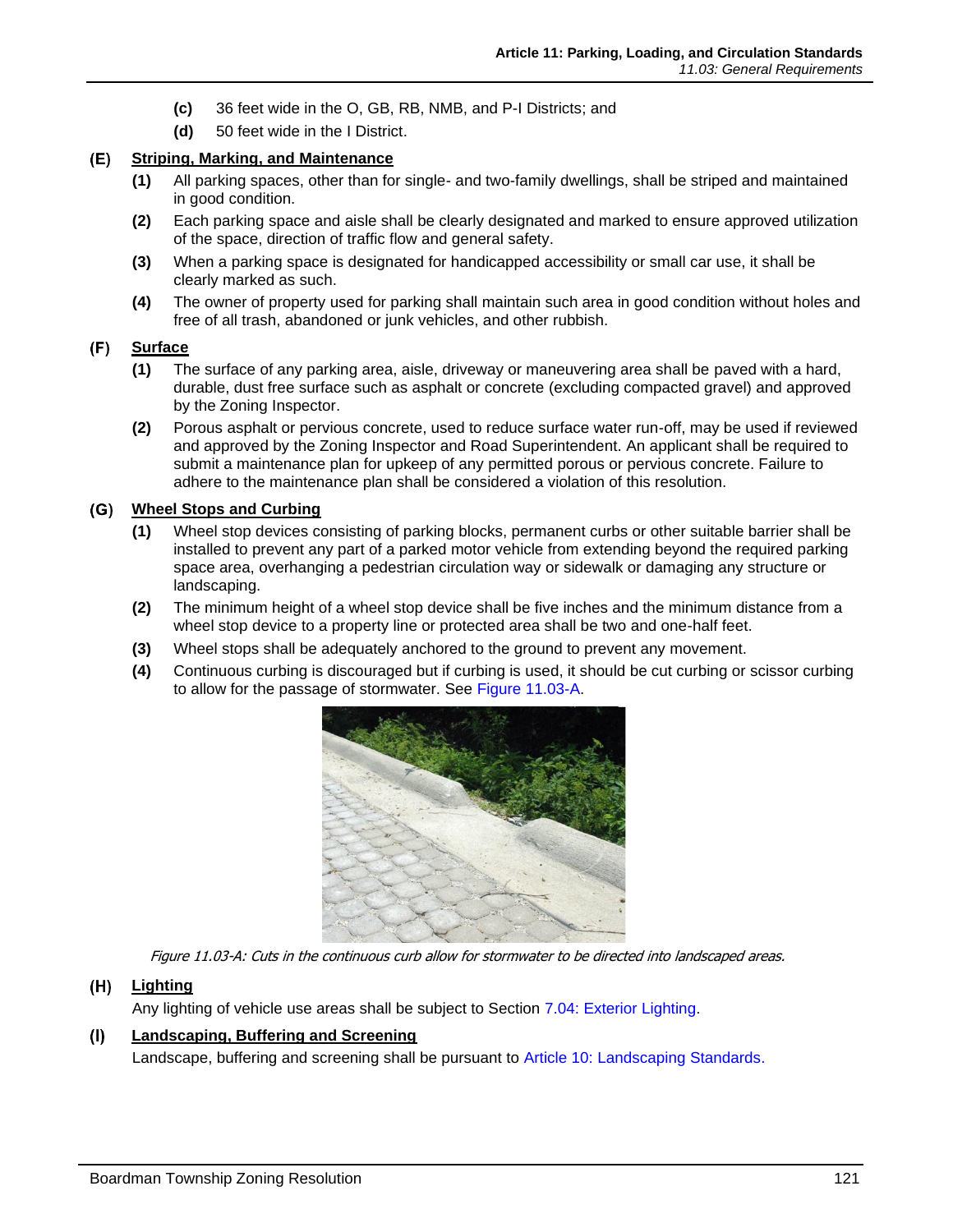#### $(J)$ **Prohibited Activities**

- **(1)** The display for sale of all types of vehicles shall be prohibited within any required off-street parking area, except for a private individual selling one personal vehicle from a residence at any one time or at an approved car sales business.
- **(2)** The display, sales, or storage of any goods, wares, or merchandise shall not be permitted within any areas designated for required off-street parking, circulation and loading.
- **(3)** No part of any building, structure, or related improvements shall be temporarily or permanently located or stored in areas designated for off-street parking, circulation and loading unless as part of an approved accessory or temporary use, or if approved as part of a site plan.

### **Bicycle and e-Scooter Parking**

When bicycle or e-Scooter parking accommodations are provided on a site, they shall be located in an area adjacent to the primary building and separate from vehicular or pedestrian traffic circulation to prevent unnecessary conflicts and safety hazards between vehicles, people, bicycles and e-Scooters.

## **11.04 OFF-STREET PARKING STANDARDS**

### <span id="page-3-0"></span>**Number of Parking Spaces Required**

### **(1) Computation**

In computing the number of parking spaces required by this resolution, the following shall apply:

- **(a)** Where floor area is designated as the standard for determining parking space requirements, floor area shall be the sum of the gross leasable horizontal area of all floors of a nonresidential building.
- **(b)** Where seating capacity is designated as the standard for determining parking space requirements, the capacity shall mean the number of seating units installed or indicated for, each 24 lineal inches of seating facilities (bench, pew, etc.).
- **(c)** Fractional numbers shall be increased to the next highest whole number.
- **(d)** Parking spaces shall be provided according to the schedule of uses in this subsection. In residential use areas, garages or carports may be counted as a part of the required parking.

### **(2) Mixed Use Occupancy**

In the case of mixed or multiple uses in one building or on one property, the total requirements for off-street parking may be reduced as follows:

- **(a)** The reduction shall be based on the sum of the minimum parking spaces required in the table in this subsection, computed separately, and reduced by not more than 25 percent. Any reduction in spaces shall be reviewed and approved by the Zoning Inspector.
- **(b)** The remaining spaces shall not be reserved for any one use and shall be available to all patrons or residents of that development.

# **Revision of Parking Lots**

The revision of an approved parking lot, including, but not limited to, reduction, enlargement, restriping or remarking of any parking lot in a manner that differs from the existing site plan, shall require a new site plan approved by the Zoning Inspector prior to the changes being made.

## **Number of Parking Spaces Required**

The number of off-street parking spaces required shall be based on the requirements of Section [11.04\(C\)\(1\)](#page-3-1) below or an alternative parking space plan may be provided in accordance with Section [11.04\(C\)\(2\).](#page-5-0)

### <span id="page-3-1"></span>**(1) Minimum Parking Spaces Table**

**(a)** [Table 11.04-1](#page-4-0) establishes the minimum number of parking spaces required for individual uses. For uses that are not specifically stated, the Zoning Inspector may identify a parking requirement that most closely reflects the land use and intensity of the proposed use or may require and alternative parking space plan as established in Section [11.04\(C\)\(2\).](#page-5-0)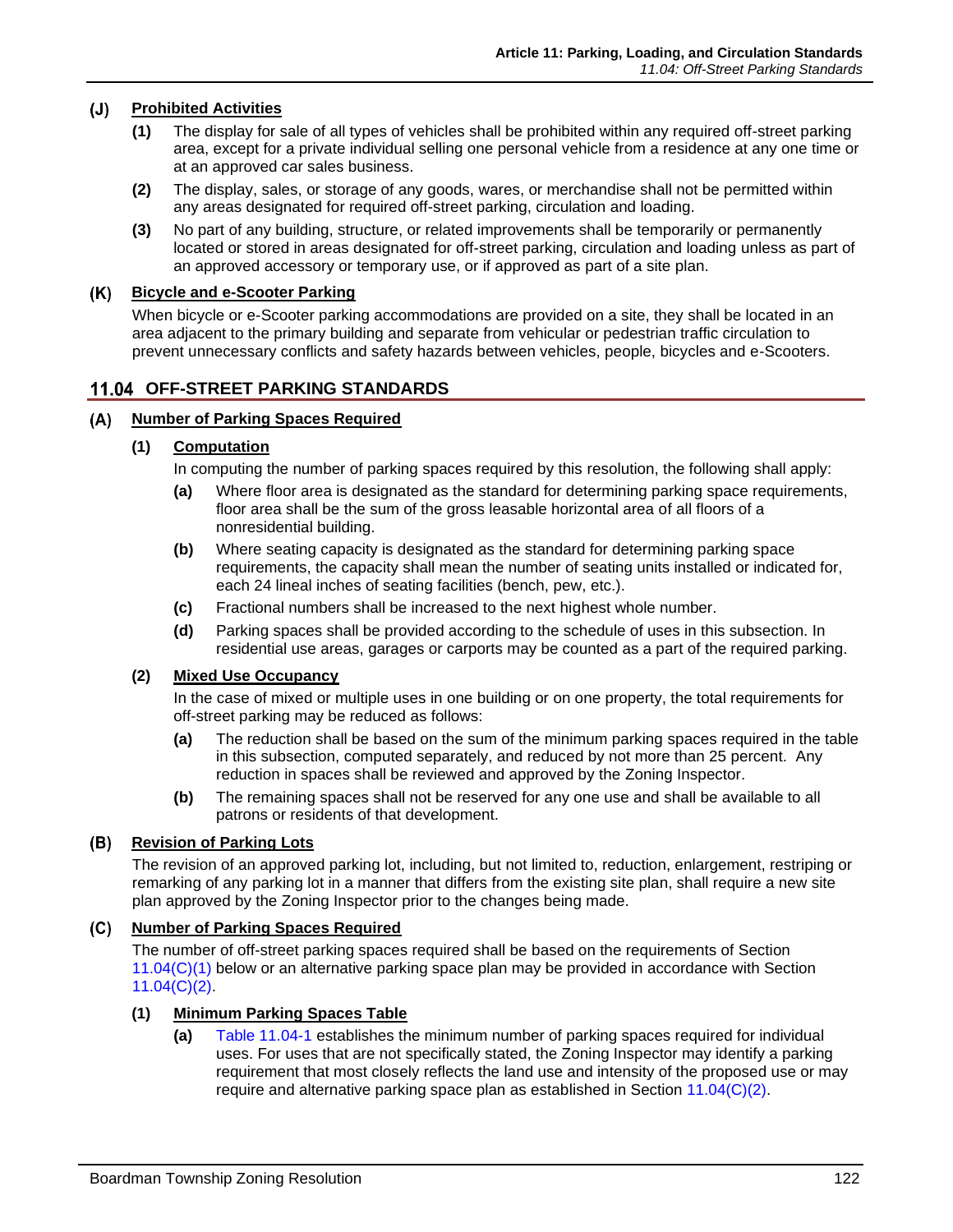- **(b)** In order to prevent excessive lot coverage, the artificial increase in ambient air temperature, and an unnecessary increase in surface water run-off, no application shall propose more than 25 percent of the spaces required in [Table 11.04-1](#page-4-0) below unless good cause can be shown by the applicant and approved by the BZA through the variance process in Section 3.04: Variance or Conditional Use. Single-family dwellings and two-family dwellings shall be exempt from this provision.
- **(c)** An alternative parking space plan is not permitted for uses marked with an asterisk (\*) in [Table 11.04-1.](#page-4-0) An alternative parking space plan shall only be permitted when the applicant wants to propose less than the number required by [Table 11.04-1](#page-4-0) below.

<span id="page-4-0"></span>

| <b>TABLE 11.04-1: MINIMUM NUMBER OF SPACES</b>                       |                                                                                                                                                                                      |                                                      |  |  |  |  |
|----------------------------------------------------------------------|--------------------------------------------------------------------------------------------------------------------------------------------------------------------------------------|------------------------------------------------------|--|--|--|--|
| Use<br><b>Parking Spaces Required</b>                                |                                                                                                                                                                                      |                                                      |  |  |  |  |
| <b>Agricultural Use Classification</b>                               |                                                                                                                                                                                      |                                                      |  |  |  |  |
| <b>Agricultural Uses</b>                                             | None required                                                                                                                                                                        |                                                      |  |  |  |  |
| <b>Farm Markets</b>                                                  | Two spaces per site                                                                                                                                                                  |                                                      |  |  |  |  |
| Nurseries or Greenhouse                                              | One space per 500 square feet of gross floor area, including both<br>permanent and temporary greenhouses                                                                             |                                                      |  |  |  |  |
| <b>Residential Use Classification</b>                                |                                                                                                                                                                                      |                                                      |  |  |  |  |
| <b>Bed and Breakfast Establishment</b>                               | One space per guest room plus two spaces for owner occupant                                                                                                                          |                                                      |  |  |  |  |
| Single-Family or Two-Family<br>Dwellings *                           | Two spaces per dwelling unit                                                                                                                                                         |                                                      |  |  |  |  |
| All Other Multi-Family Dwellings *                                   | One and one-half spaces per dwelling unit                                                                                                                                            |                                                      |  |  |  |  |
| Group Homes                                                          | Two spaces per home if located in a single-family dwelling or four<br>spaces for all other group homes                                                                               |                                                      |  |  |  |  |
| Skilled Nursing or Personal Care<br><b>Facilities</b>                | One space per four beds at maximum capacity                                                                                                                                          |                                                      |  |  |  |  |
|                                                                      | <b>Commercial and Office Use Classification</b>                                                                                                                                      |                                                      |  |  |  |  |
| Assembly Halls and Conference<br>Centers                             | One space for each four persons at maximum building capacity                                                                                                                         |                                                      |  |  |  |  |
| Automotive Service or Repair Uses                                    | One space per service bay plus one space per 400 square feet of retail<br>space                                                                                                      |                                                      |  |  |  |  |
| <b>Banks and Financial Institutions</b>                              | One space per 300 square feet of gross floor area                                                                                                                                    |                                                      |  |  |  |  |
| <b>Commercial Entertainment or</b>                                   | One per 400 square feet of gross floor area; or                                                                                                                                      |                                                      |  |  |  |  |
| Recreation (Indoors)                                                 | One per five seats if stadium/arena seating provided                                                                                                                                 |                                                      |  |  |  |  |
| Commercial Entertainment and                                         | One per five seats if ballfield/stadium/arena seating provided; or                                                                                                                   |                                                      |  |  |  |  |
| Recreation (Outdoors)                                                | one space per 8,000 square feet of outdoor area                                                                                                                                      |                                                      |  |  |  |  |
| Day Care Centers (Adult or Child)                                    | One space for every 400 square feet of gross floor area plus one space<br>for every classroom or activity room                                                                       |                                                      |  |  |  |  |
| <b>Funeral Homes or Mortuaries</b>                                   | Six spaces for each parlor plus one space for each fleet vehicle or one<br>space for each 50 square feet of floor area in assembly rooms used for<br>services, whichever is greater. |                                                      |  |  |  |  |
| <b>General Offices</b>                                               | One space per 400 square feet of gross floor area                                                                                                                                    |                                                      |  |  |  |  |
| Hotel or Motel                                                       | One space per guest room                                                                                                                                                             |                                                      |  |  |  |  |
| Kennels and Animal Day Cares                                         | One space per 400 square feet of gross floor area                                                                                                                                    |                                                      |  |  |  |  |
| Medical or Dental Clinics/Offices                                    | One space per 300 square feet of gross floor area                                                                                                                                    |                                                      |  |  |  |  |
| Restaurant, Tavern, Microbrewery,<br>Microdistillery, or Microwinery | One space per 150 square feet of gross floor area                                                                                                                                    |                                                      |  |  |  |  |
| <b>Theaters</b>                                                      | One space for each four persons at maximum building capacity                                                                                                                         |                                                      |  |  |  |  |
|                                                                      | Building footprint less than 5,000<br>square feet of gross floor area                                                                                                                | One space per 300 square feet<br>of gross floor area |  |  |  |  |
| All Other Retail or Service                                          | Building footprint of 5,001 to 50,000                                                                                                                                                | One space per 350 square feet                        |  |  |  |  |
| <b>Commercial Uses</b>                                               | square feet of gross floor area                                                                                                                                                      | of gross floor area                                  |  |  |  |  |
|                                                                      | Building footprint of 50,001 square<br>feet or more of gross floor area                                                                                                              | One space per 400 square feet<br>of gross floor area |  |  |  |  |
| <b>Public and Institutional Use Classification</b>                   |                                                                                                                                                                                      |                                                      |  |  |  |  |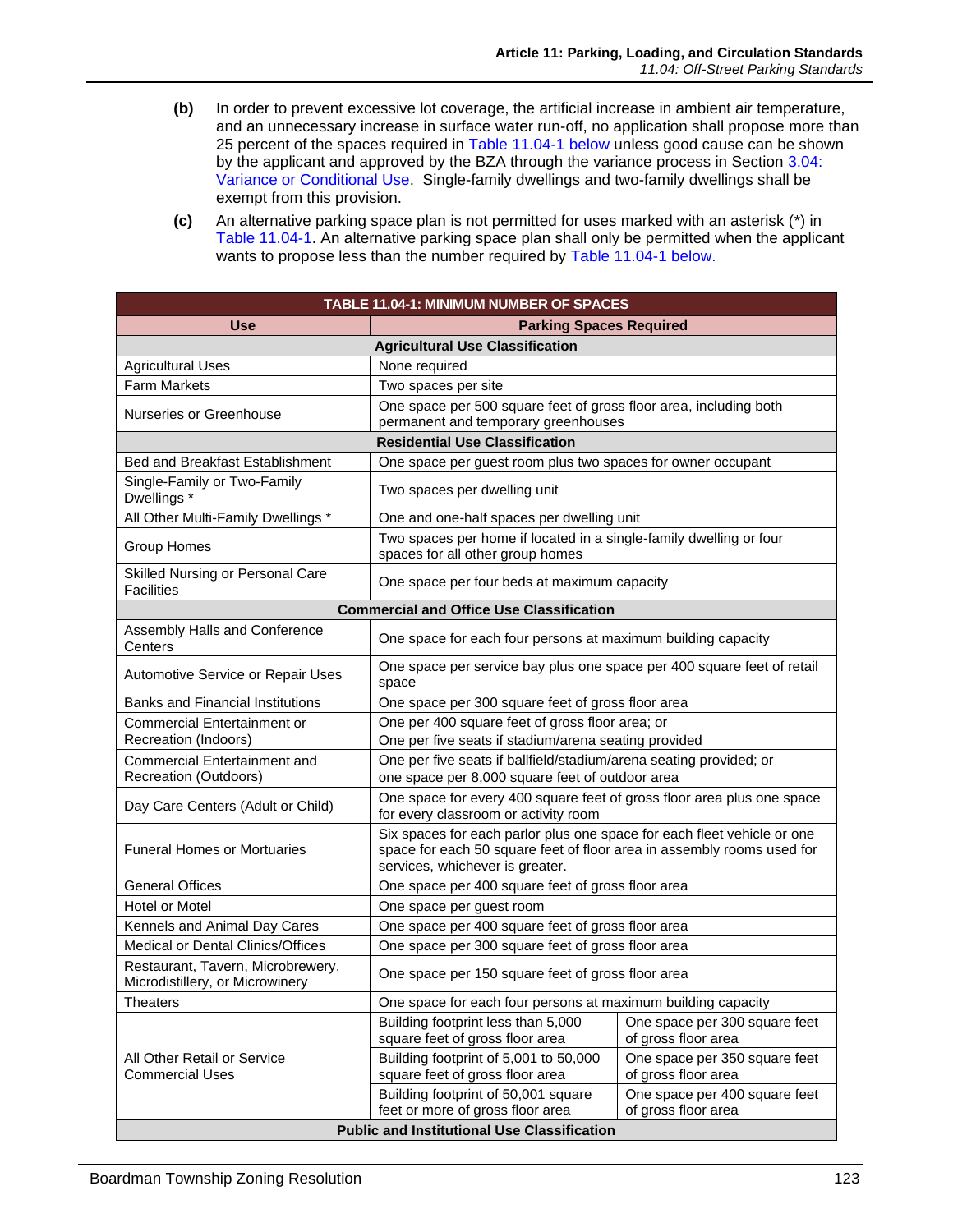| TABLE 11.04-1: MINIMUM NUMBER OF SPACES                                                                                                                                                                                           |                                                |                                                                                                                                                                   |  |  |  |
|-----------------------------------------------------------------------------------------------------------------------------------------------------------------------------------------------------------------------------------|------------------------------------------------|-------------------------------------------------------------------------------------------------------------------------------------------------------------------|--|--|--|
|                                                                                                                                                                                                                                   | <b>Use</b>                                     | <b>Parking Spaces Required</b>                                                                                                                                    |  |  |  |
| <b>Active Parks and Recreation</b>                                                                                                                                                                                                |                                                | One space per 5,000 square feet of outdoor area or one space per five<br>seats if stadium/arena seating provided                                                  |  |  |  |
| Cemeteries                                                                                                                                                                                                                        |                                                | One space per four seats in a chapel or place of assembly at maximum<br>building capacity                                                                         |  |  |  |
| Churches and Places of Worship                                                                                                                                                                                                    |                                                | One space per four fixed seats in the main assembly room or one space<br>per four persons at maximum capacity, whichever is greater                               |  |  |  |
| <b>Educational Facilities (Primary and</b><br>Secondary)                                                                                                                                                                          |                                                | One space for every four seats in the largest auditorium, stadium, or<br>assembly room, whichever is greater plus six spaces per classroom                        |  |  |  |
| <b>Educational Facilities, Higher</b>                                                                                                                                                                                             |                                                | One space for every four seats in the largest auditorium, stadium, or<br>assembly room, whichever is greater plus one space per five seats for<br>every classroom |  |  |  |
|                                                                                                                                                                                                                                   | Government Offices and Buildings               | One space per 500 square feet of gross floor area                                                                                                                 |  |  |  |
| Hospitals                                                                                                                                                                                                                         |                                                | One space for every two patient beds plus one space for every 300<br>square feet of outpatient clinics, laboratories, pharmacies and other<br>similar uses        |  |  |  |
| All Other Public and Institutional Uses                                                                                                                                                                                           |                                                | One space per 500 square feet of gross floor area or one space per five<br>permanent seat seats at maximum capacity, whichever is greater                         |  |  |  |
| Industrial Use Classification - The total number of required spaces for uses in the industrial use classification<br>shall be cumulative based on the variety of different functions present in a single use as established below |                                                |                                                                                                                                                                   |  |  |  |
| Offices or Administrative Areas                                                                                                                                                                                                   |                                                | One space per 300 square feet of gross floor area                                                                                                                 |  |  |  |
| Indoor Sales Area and Displays of<br>Goods Manufactured on Site                                                                                                                                                                   |                                                | One space per 400 square feet of indoor gross floor area                                                                                                          |  |  |  |
| <b>Indoor Areas</b><br>Used for<br>Storage,<br>Warehousing,<br>Assembly,<br>Vehicular<br>Service, or<br>General<br>Manufacturing<br>Activities                                                                                    | 1-3,000 square feet<br>of floor area           | One space per 300 square feet of gross floor area                                                                                                                 |  |  |  |
|                                                                                                                                                                                                                                   | 3,001-5,000 square<br>feet of floor area       | One space per 500 square feet of gross floor area                                                                                                                 |  |  |  |
|                                                                                                                                                                                                                                   | 5,001-10,000 square<br>feet of floor area      | One space per 1,000 square feet of gross floor area                                                                                                               |  |  |  |
|                                                                                                                                                                                                                                   | 10,001 or more<br>square feet of floor<br>area | One space per 1,500 square feet of gross floor area                                                                                                               |  |  |  |
| Outdoor Storage Area (3,000 square<br>feet or less)                                                                                                                                                                               |                                                | 1 space per 1,500 square feet of gross outdoor area                                                                                                               |  |  |  |
| Outdoor Storage Area (more than<br>3,000 square feet)                                                                                                                                                                             |                                                | 1 space per 2,500 square feet of gross outdoor area                                                                                                               |  |  |  |

# <span id="page-5-0"></span>**(2) Alternative Parking Space Requirements**

- **(a)** An applicant may choose to provide an alternative parking space plan based on the proposed uses. The applicant shall be required to demonstrate that the proposed number of off-street parking spaces provided in the alternative plan is sufficient to serve the proposed use or activity through the submission and review of a parking plan. As part of the alternative parking space plan, the applicant shall provide a written analysis of parking requirements based on the following information:
	- **(i)** Availability of on-street parking near the use and the distances to those spaces;
	- **(ii)** Building square footage for each specific use to be served by off-street parking;
	- **(iii)** Intensity of the proposed use;
	- **(iv)** Hours of operation;
	- **(v)** Estimated number of patrons/customers at peak hours of operation;
	- **(vi)** Maximum numbers of employees present on one shift;
	- **(vii)** Availability of joint parking areas;
	- **(viii)** Building occupancy loads;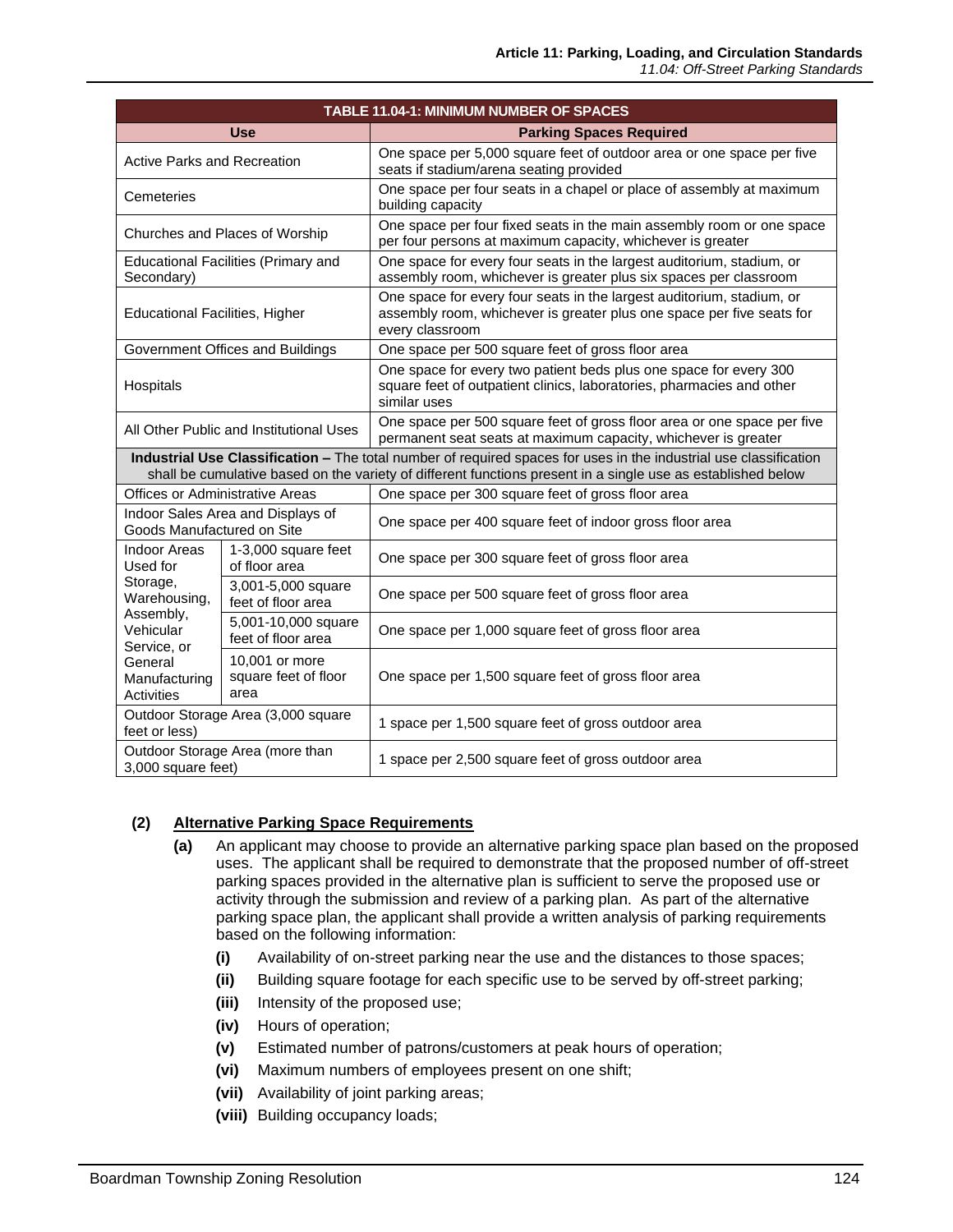- **(ix)** Proposed number of spaces and their locations on the lot; and
- **(x)** Any additional information as requested by the Zoning Inspector.
- **(b)** The Zoning Inspector shall have the authority to approve or deny the application. The Zoning Inspector may refer to the estimates of parking demand based on recommendations of the American Planning Association (APA), the Urban Land Institute (ULI), the Institute of Traffic Engineers (ITE), or similar resources in making their determination. If the Zoning Inspector denies the alternative parking space plan, the applicant shall be required to meet the minimum number of spaces required by [Table 11.04-1](#page-4-0) above or seek approval of a variance in accordance with Section 3.04: Variance or Conditional Use.

# **11.05 DIMENSIONAL REQUIREMENTS FOR PARKING SPACES AND DRIVE AISLES**

Areas for off-street parking facilities shall be in accordance with the following minimum requirements. Parking area length includes paved area only.

| <b>TABLE 11.05-1: PARKING SPACE DIMENSIONS</b> |                                      |                                |                          |                |  |
|------------------------------------------------|--------------------------------------|--------------------------------|--------------------------|----------------|--|
| Angle                                          | <b>Parking Space</b><br><b>Width</b> | <b>Parking Space</b><br>Length | <b>Drive Aisle Width</b> |                |  |
|                                                |                                      |                                | One-Way                  | <b>Two-Way</b> |  |
|                                                | A                                    | B                              | C                        | D              |  |
| Parallel (0°)                                  | 9 feet                               | 22 feet                        | 12 feet                  | 20 feet        |  |
| $30^\circ$                                     | 9 feet                               | 20 feet                        | 12 feet                  | 24 feet        |  |
| $45^\circ$                                     | 9 feet                               | 20 feet                        | 12 feet                  | 24 feet        |  |
| $60^\circ$                                     | 9 feet                               | 18 feet                        | 18 feet                  | 24 feet        |  |
| Perpendicular (90°)                            | 9 feet                               | 18 feet                        | 20 feet                  | 24 feet        |  |

#### **Parking Space Area Table**  $(A)$



Figure 11.05-A: Parking area dimensions

#### **Dimensional Requirement Adjustments** (B)

# **(1) Compact Spaces**

- **(a)** All compact car spaces must be a minimum of eight feet wide by sixteen feet long.
- **(b)** The design and placement of all compact spaces are subject to the review of the Zoning Inspector.
- **(c)** The location of all compact spaces shall be readily identified and grouped in one or a series of locations.
- **(d)** For commercial and industrial uses, up to 10 percent of the total parking spaces may be compact spaces.

# **(2) Electrical Vehicles**

If a parking lot provides electrical vehicle (EV) charging stations, a reduction of 2 parking spaces for each charging station may be considered by the Zoning Inspector.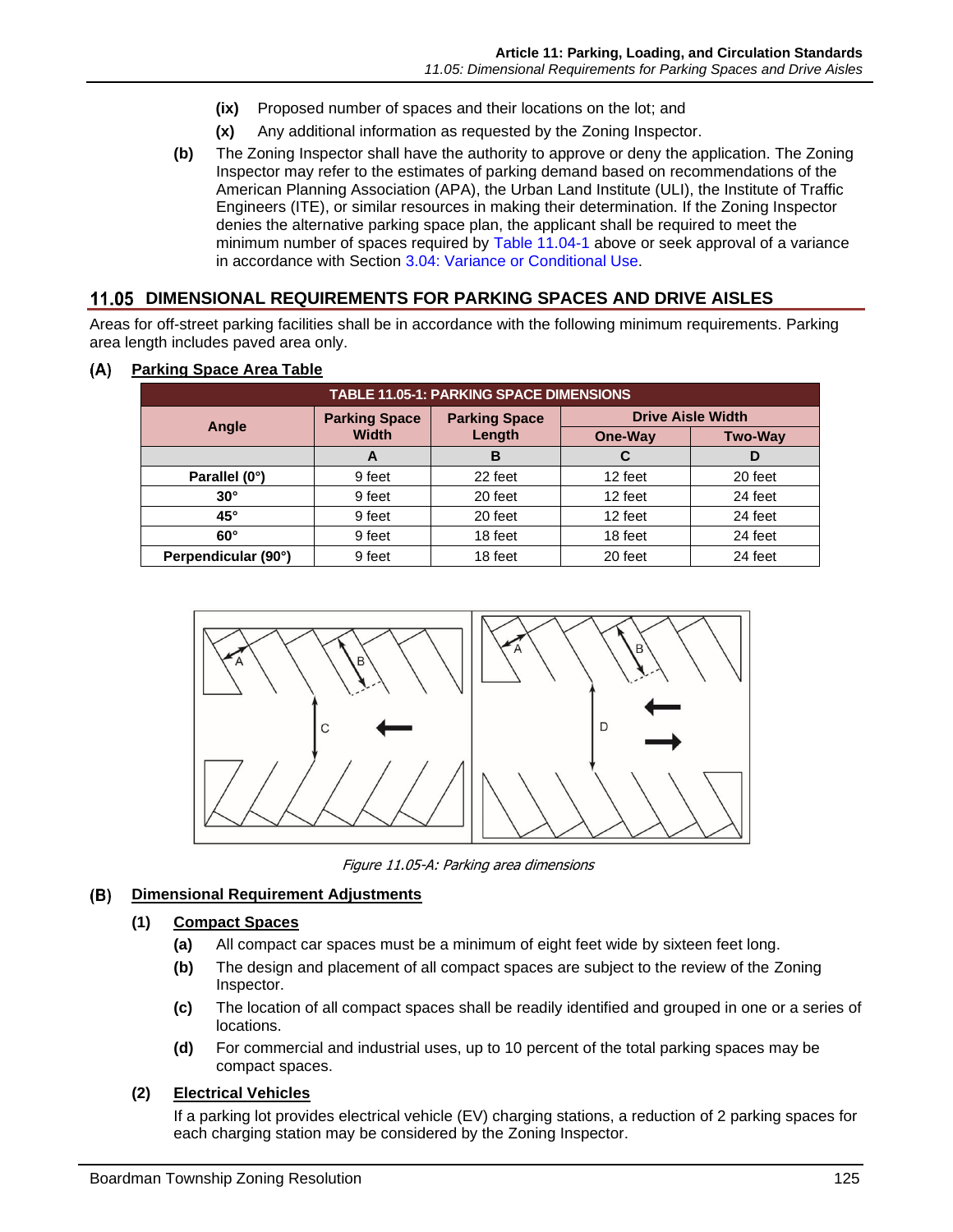# **(3) Transit Stop**

If the parking lot is located within 500 feet of a Western Reserve Public Transit Authority transit stop which operates with frequent service during normal business hours, a 10% reduction in required spaces may be considered by the Zoning Inspector.

# **Parking for Handicapped Persons**

- **(1)** Parking spaces for handicapped and elderly persons shall meet the requirements of the Accessible Parking Guide published by the Secretary of State of Ohio, which outlines requirements of the most recent ADA Standards for Accessible Design.
- **(2)** Each handicap space may be included in the computation of spaces required by this article.

# **Parking of Commercial Vehicles in Parking Lots**

Commercial vehicles with or without signage, which are over nine feet in width and 18 feet in length, shall not be parked in a parking area when the vehicle is not in use or during non-business hours. Such vehicles shall be parked or stored in the required off-street loading space(s) unless otherwise approved by the Zoning Inspector.

# **Alternative Parking Solutions**

# **(1) Shared or Off-Site Parking**

A portion of the required parking spaces may be located on an adjacent or nearby property if the parking area complies with the following standards.

- **(a)** Shared parking is encouraged and permitted if the multiple uses that the shared parking will benefit can cooperatively establish and operate the facilities.
- **(b)** Off-site parking shall not be used to satisfy the off-street parking standards for residential uses.
- **(c)** Required parking spaces reserved for persons with disabilities shall not be located in an offsite parking area.
- **(d)** Shared or off-site parking shall not be permitted on a vacant lot in a residential zoning district unless permitted by the BZA as part of a conditional use review.
- **(e)** Shared or off-site parking areas shall adhere to the regulations of the same or a more intensive zoning classification than that required for the use served.
- **(f)** In the event that a shared or off-site parking area is located on multiple parcels, a written parking agreement shall be required and must be approved by the township's legal counsel.
- **(g)** No shared or off-site parking space shall be located more than 500 feet from the primary entrance of the use served, measured along the shortest legal, practical walking route. This route may include crossing a right-of-way provided it uses a legal crosswalk.
- **(h)** The applicant shall have the burden of proof for reduction of the total number of parking spaces and shall document and submit information substantiating their request. Shared or offsite parking may be approved if it complies with the following standards:
	- **(i)** A sufficient number of spaces shall be provided to meet the highest demand of the participating uses.
	- **(ii)** Evidence shall be submitted by the parties operating the shared parking area, to the satisfaction of the Zoning Inspector, documenting the nature of uses and the times when the individual uses will operate so as to demonstrate the lack of potential conflict between the users of the parking spaces.
	- **(iii)** Shared or off-site parking shall not account for more than 50 percent of the required parking spaces as established in Section [11.04\(A\).](#page-3-0)
	- **(iv)** Any change in use of the activities served by a shared or off-site parking area will be deemed an amendment to the shared or off-site parking area plan and will require BZA review and approval.
	- **(v)** All shared or off-site parking plans and agreements shall be recorded in the office of the Mahoning County Recorder and a copy of the recorded document shall be provided to Boardman Township prior to any zoning certificate or business use certificate being issued.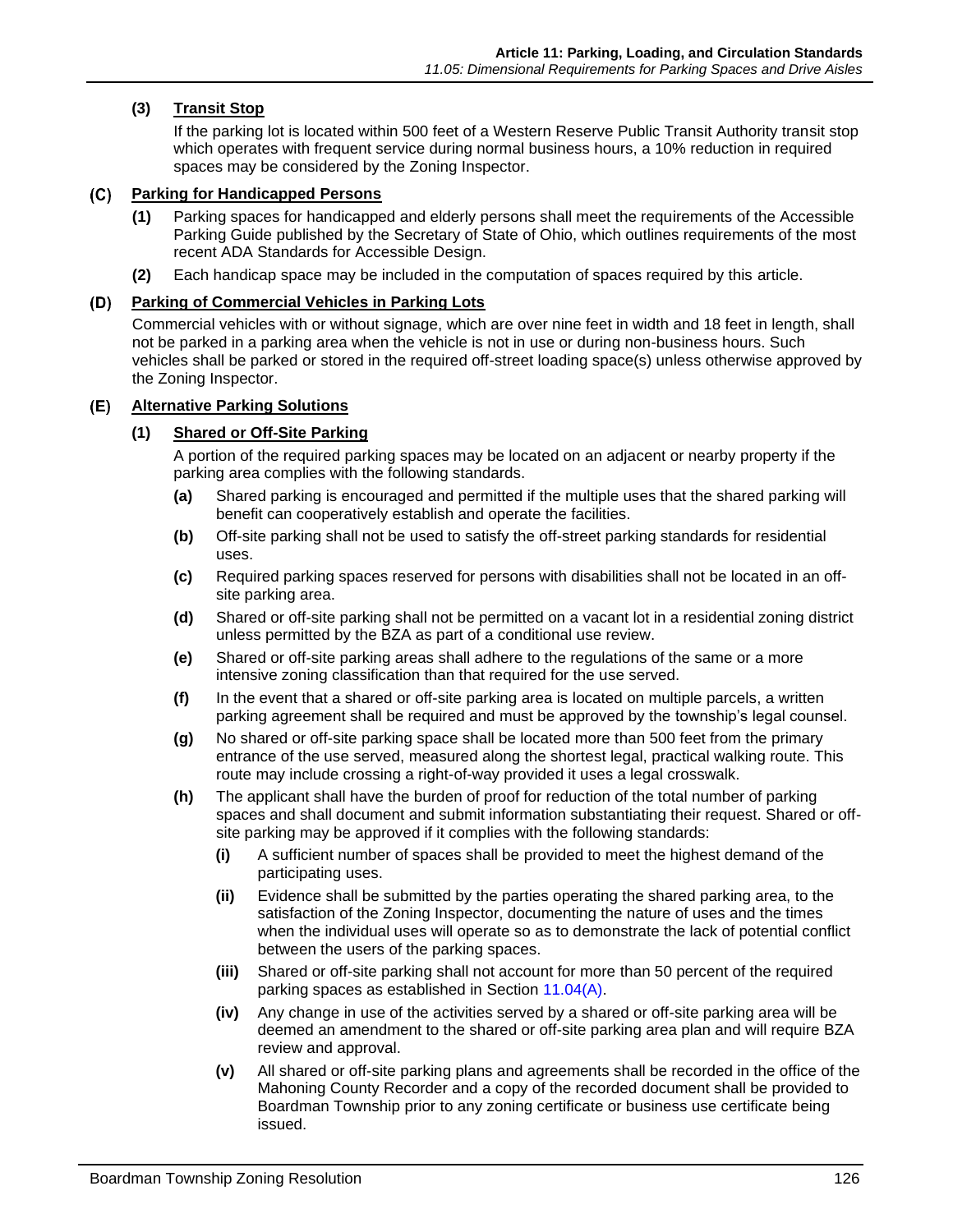# **(2) Land Banked Parking**

Up to 50 percent of the required parking spaces may remain landscaped and unpaved, or paved with pervious pavement, provided that the parking and unpaved areas complies with the following standards and is authorized in accordance with this section. See [Figure 11.05-B](#page-8-0) below.



<span id="page-8-0"></span>Figure 11.05-B: The parking lot shown on the left is a traditional parking lot with interior parking islands while the parking lot on the right illustrates where an area is unimproved but is designated for future parking spaces if the demand arises.

- **(a)** The parking plan submitted with the site plan application shall denote the location and layout of that portion of the parking area that currently is deemed not required. The plan shall indicate that the "land banked" parking spaces will be constructed according to these regulations if the Zoning Inspector determines at any time that all or any portion of this parking is necessary.
- **(b)** The applicant shall be required to design the site for full compliance with the applicable stormwater regulations, lighting regulations, and landscaping regulations even though a portion of the parking area may not be developed initially.
- **(c)** Any conditions required by the township, and the design for the site as established above, shall be illustrated on a final site plan, approved as part of the zoning certificate application and maintained as part of the township's official records.
- **(d)** At no time shall any portion of the land banked parking area that is designated for future development be used for the construction of any structure or paved surface with the exception that pervious pavement may be used to provide temporary parking provided that the pavers allow for grass and other vegetation to grow through the material.
- **(e)** At no time shall any portion of the land banked parking or loading area that is so designated for future construction as provided herein be counted as open space or other non-paved areas required by other provisions of this resolution.
- **(f)** The owner shall initiate construction of the approved land banked parking area(s), as identified on the approved parking plan, within three months of the receipt of a certified letter or a letter through normal postal service (if the certified letter is not accepted) sent to the owner of record from the Zoning Inspector, identifying that such parking is determined to be necessary. Such determination may be made when the Zoning Inspector:
	- **(i)** Is reviewing an application related to a change of use or activity; or
	- **(ii)** Documents that vehicles related to the use are consistently parked on the grass, landscaping area, or on the street.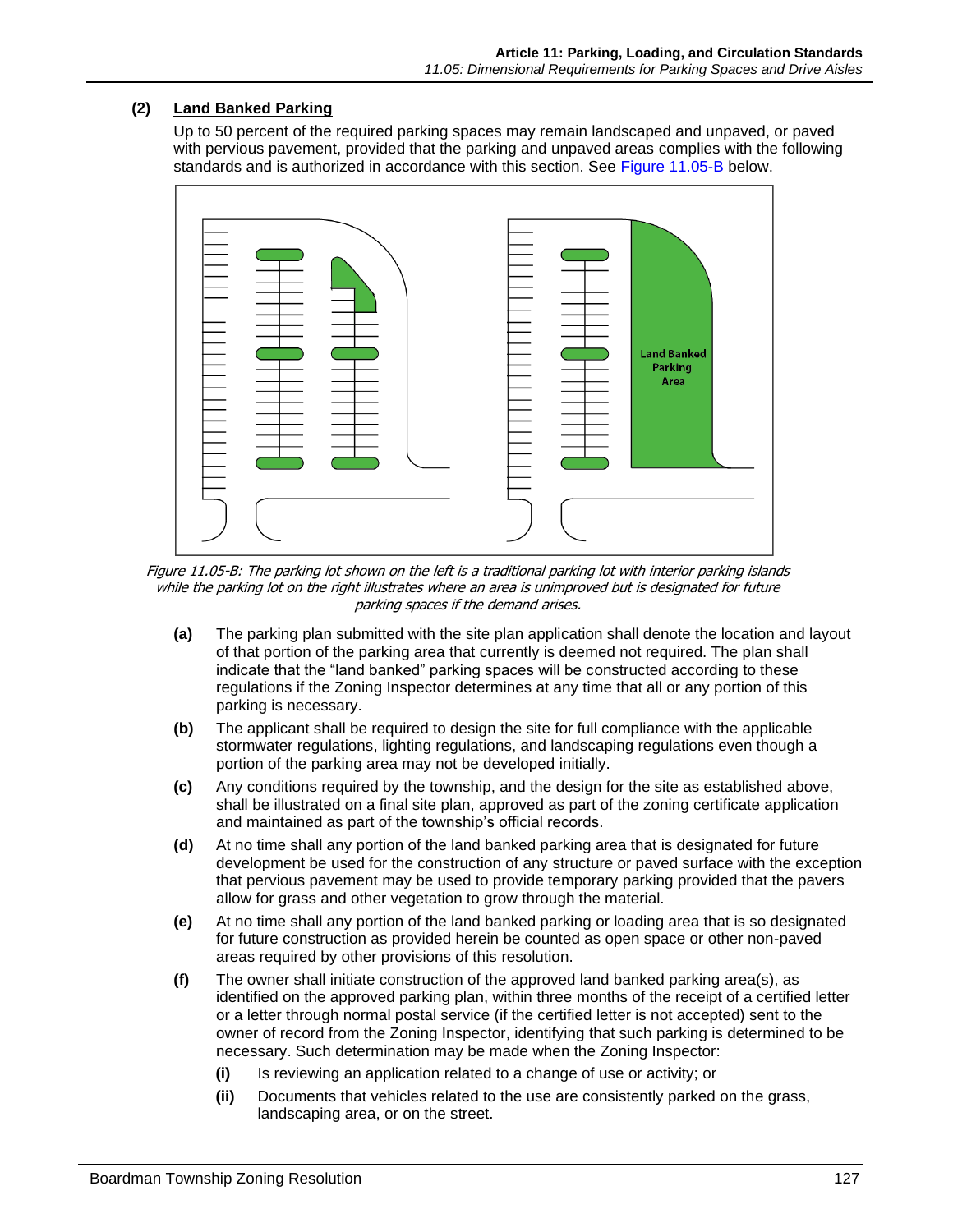**(g)** Off-site or shared parking alternatives shall not be permitted where land bank parking is utilized.

# **OFF-STREET LOADING**

A permanently paved and maintained area for standing, loading and unloading of delivery vehicles shall be provided for principal uses in the nonresidential districts. These off-street loading facilities shall be in accordance with the following specifications:

### **Number of Spaces**

This resolution does not require a minimum number of off-street loading spaces. However, uses which receive frequent deliveries are required to provide adequate space, built to the standards as identified in this subsection.

#### (B) **Size**

- **(1)** Loading spaces shall conform to the following minimum dimensions. Unless otherwise noted, all dimensions are exclusive of any driveway, aisle or other circulation area:
	- **(a)** Clearance height: 15 feet
	- **(b)** Minimum width: 12 feet
	- **(c)** Minimum length: 50 feet
- **(2)** In the O, GB, RB, and NMB Districts, the loading space requirements may be modified when the owner or the intended user shows that adequate loading requirements for the use can be provided in a manner which does not disrupt traffic flow or parking.

## **Location**

- **(1)** All loading spaces and maneuvering areas shall be located on the same lot as the use they are intended to serve.
- **(2)** Off-street loading spaces may occupy any part of a required rear or side yard but shall not project into any front yard or into a public right-of-way.
- **(3)** Off-street loading spaces shall not obstruct or occupy any parking space, circulation or vehicle stacking space for drive through lanes.
- **(4)** No loading ramp, dock, door or space, or any portion thereof, shall be located closer than 50 feet from any lot zoned for any residential use unless located completely within an enclosed building.

#### (D) **Access**

- **(1)** All required off-street loading spaces shall have access to a public street or alley in such a manner that any vehicle entering or exiting the premises shall be traveling in a forward motion onto such street or alley.
- **(2)** Driveway access for loading spaces shall be located so any vehicle entering or leaving the lot shall be clearly visible to any pedestrian or motorist approaching the access or driveway from a public or private street. Nothing shall project more than three feet above the driveway grade within two 10 foot triangles formed by the intersection of the driveway pavement edge and street right-of-way line.

# **11.07 STACKING SPACE REQUIREMENTS**

- Drive-through facilities and other establishments which, by their nature, create lines of customers waiting  $(A)$ to be served within automobiles, shall provide off-street stacking areas, on the same lot as the use, in addition to the required number of parking spaces specified in this article.
- (B) The number of required stacking spaces shall be as provided for in [Table 11.07-1.](#page-10-0) See [Figure 11.07-A](#page-10-1) for illustration of stacking spaces: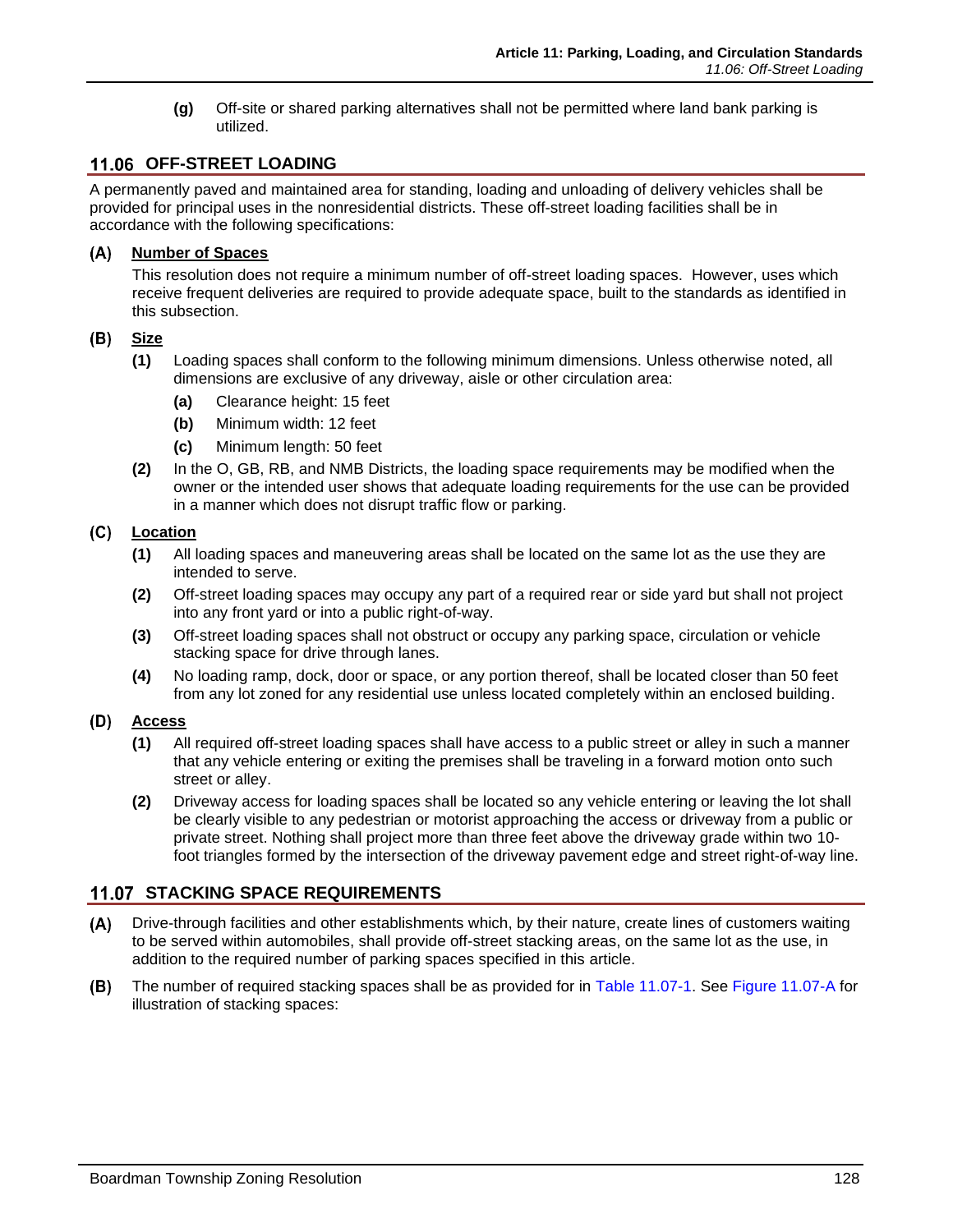<span id="page-10-0"></span>

| <b>TABLE 11.07-1: STACKING SPACE REQUIREMENTS</b>          |                                              |                                     |  |  |  |  |
|------------------------------------------------------------|----------------------------------------------|-------------------------------------|--|--|--|--|
| <b>Activity</b>                                            | <b>Minimum Stacking Spaces (Per</b><br>Lane) | <b>Measured From:</b>               |  |  |  |  |
| Financial Institution or Automated Teller<br>Machine (ATM) | 3                                            | <b>Teller or Window</b>             |  |  |  |  |
| Restaurant                                                 | ี                                            | First Drive-Through Window or Stall |  |  |  |  |
| Automatic Car/Truck Wash                                   | 5                                            | Outside of Washing Bay              |  |  |  |  |
| Self-Service Car/Truck Wash                                | 2                                            | Outside of Washing Bay              |  |  |  |  |
| <b>Retail Fuel Sales</b>                                   | 2 per accessible side of the pump<br>island  | <b>Fuel Pump</b>                    |  |  |  |  |
| Other                                                      | As determined by the Zoning Inspector        |                                     |  |  |  |  |



Figure 11.07-A: Illustrative example of stacking space requirements for a bank and a restaurant.

- <span id="page-10-1"></span>Stacking lanes shall be provided for any use having a drive-through facility and shall comply with the  $(C)$ following standards:
	- **(1)** Drive-through stacking lanes shall have a minimum width of eight feet and a minimum length of 18 feet for each space required.
	- **(2)** When stacking lanes are separated from other stacking lanes, bypass lanes, or from other site areas, the separation shall be by means of a raised concrete median, concrete curb, landscaping, or painted striping.
	- **(3)** The number of stacking spaces required by [Table 11.07-1](#page-10-0) shall be required for each separate stacking lane. If two or more stacking lanes converge into one lane (e.g., two lane separate lanes to order at a restaurant converge to one lane after the drive-through sign), the stacking spaces shall be measured in accordance with [Table 11.07-1](#page-10-0) with the spaces located after the convergence point counting toward both stacking lanes.
	- **(4)** Vehicles shall not be permitted to wait within the public right-of-way for service at such drive-in or drive-thru facilities.
- $(D)$ The Architectural Review Board may reduce the number of required stacking spaces when the applicant provides credible documentation, such as studies from similar sites, that fewer than the required number of stacking spaces does not impede vehicular traffic flow on the site and ingress/egress to the site.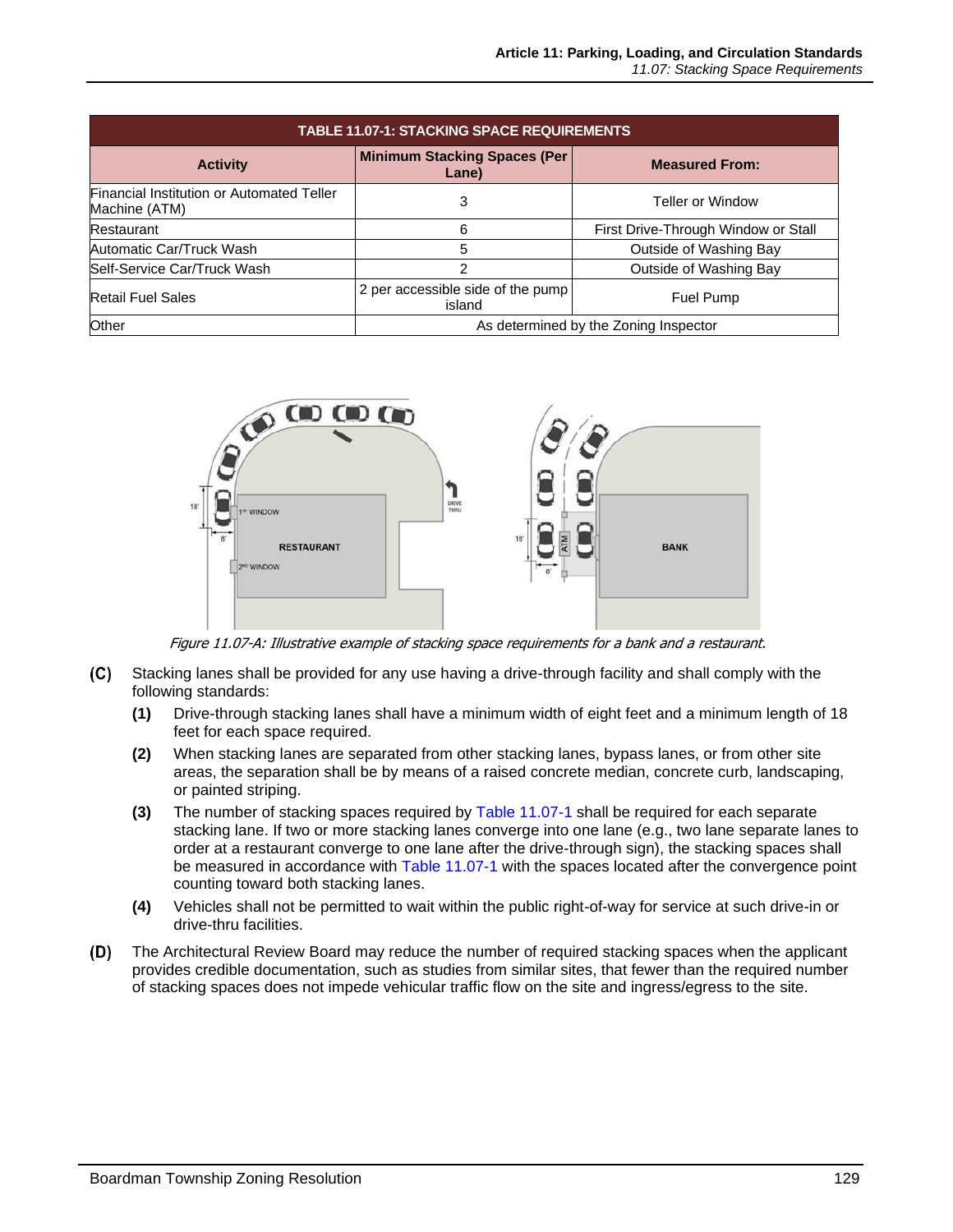# **PARKING OF COMMERCIAL AND RECREATIONAL VEHICLES, BOATS, EQUIPMENT AND TRAILERS ON PRIVATE PROPERTY IN RESIDENTIAL DISTRICTS**

# **Commercial Vehicles**

- **(1)** Only those vehicles that are classified as a Light Duty Truck, Class 1 or Class 2 by the Federal Highway Administration are permitted to be parked or stored on residential lots. All other classification of vehicles may only be parked or stored on residential lots when within a fully enclosed building.
- **(2)** Residents who rent or lease a commercial moving vehicle for the purpose of moving or storing goods may park the vehicle in their driveway for up to 48 hours for the purpose of loading and unloading.

#### **Parking and Storage of Recreational Vehicles, Boats, Equipment and Trailers**  (B)

- **(1)** In no instance shall there be more than a total of two recreational vehicles, boats, trailers or equipment, stored outside on a single residential property.
- **(2)** Recreational vehicles, equipment, boats, trailers, motor homes or similar equipment shall not be stored in front of the building line of the dwelling except that:
	- **(a)** Any recreational vehicle with a length of up to 24 feet (including the entirety of any trailer) may be parked or stored in the front yard, on a driveway or paved surface, between May 1 and October 1 of each year;
	- **(b)** Any size recreational vehicle may be temporarily parked in the front yard, on a driveway or paved surface, for the purposes of loading or unloading for a period of not more than 48 hours at any time of the year.
- **(3)** Recreational vehicles including mobile homes, boats and trailers not exceeding 24 feet in length, (including the entirety of any trailer) may be parked or stored in a residential district, outside of an enclosed building, subject to the following conditions:
	- **(a)** The vehicle is parked or stored on a lot owned by the owner of the vehicle;
	- **(b)** The vehicle shall not be used as living quarters, whether temporary or permanent, and no business shall be conducted in the recreational vehicle while the vehicle is stored;
	- **(c)** The vehicle is parked behind the existing front line of the building foundation at a point furthest from the street right-of-way, to the maximum extent practical but in no case shall the vehicle be located any closer than 10 feet from any lot line;
	- **(d)** The vehicle has no permanent connection to electric, water, gas or sewer facilities;
	- **(e)** The vehicle is kept in good repair and carries the current year's license and/or registration as required by the State of Ohio;
	- **(f)** Only covers and tarpulins designed specifically to fit the vehicle may be used to cover the vehicle or components; and
	- **(g)** The entire area under the parking or storage of a recreational vehicle, trailer or similar equipment shall be paved with a hard surface (concrete, asphaltic concrete, or other hard surface by excluding gravel) or on a solid surface of pervious pavers, as approved by the Zoning Inspector.
- **(4)** Recreational vehicles including mobile homes, boats and trailers of any size may be stored in an enclosed garage or permitted accessory building in any residential district provided that no living quarters are maintained and no business is conducted in the recreational vehicle while the vehicle is stored;

# **SIDEWALKS AND SIDEWALK CONNECTIONS TO A RIGHT-OF-WAY**

## **Public Sidewalks**

- **(1)** New public sidewalks, constructed to meet Mahoning County construction standards, shall be required along the street frontage of any lot being developed when the following conditions exist:
	- **(a)** The development includes new construction on a vacant lot or complete redevelopment of an existing principal building (e.g., the principal building is torn down and replaced);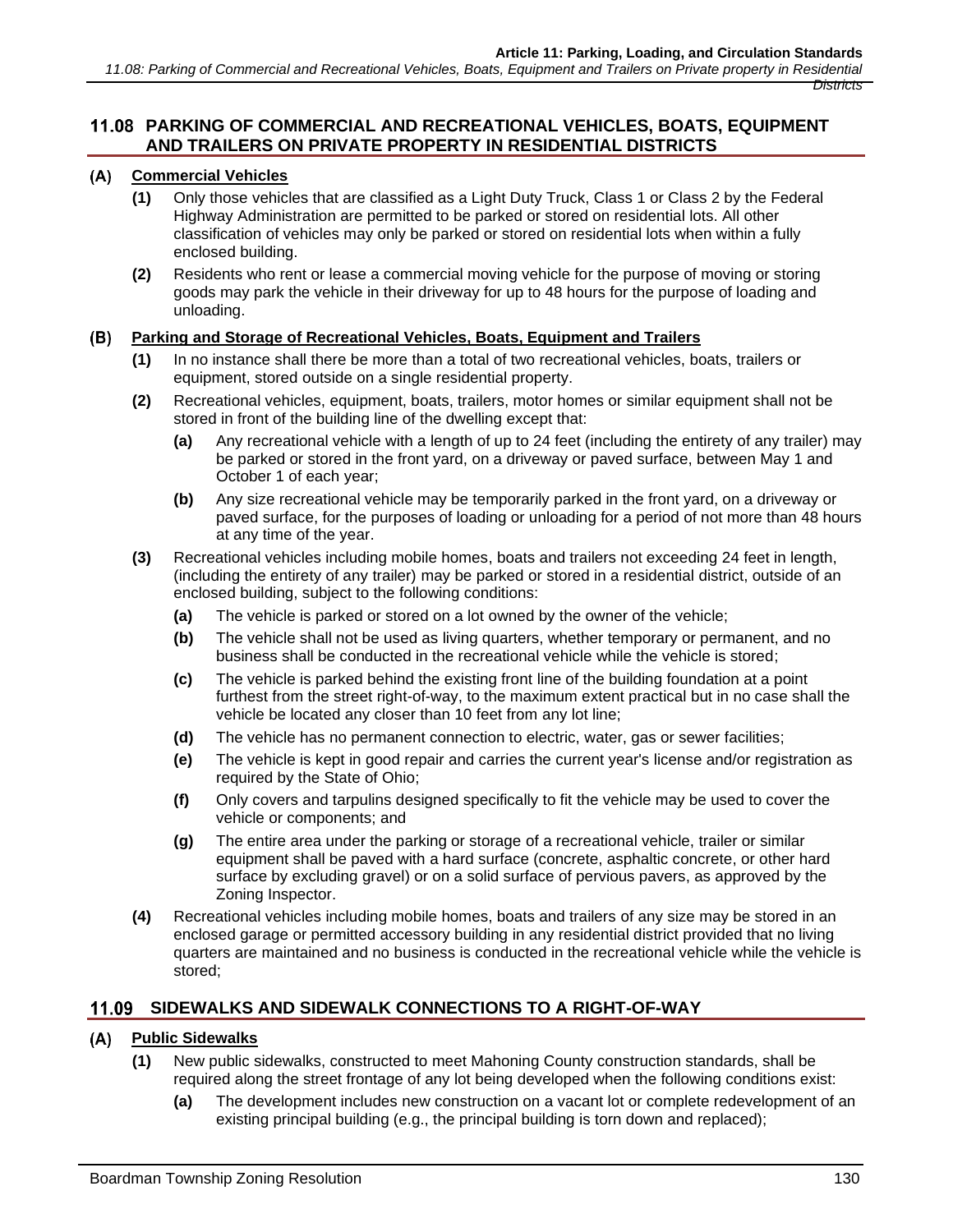- **(b)** There is no public sidewalk along one or more of the public street rights-of-way adjacent to the lot;
- **(c)** There is adequate existing right-of-way for the public sidewalk.
- **(2)** New sidewalks shall also be required when proposed sidewalks or paths are identified in the Boardman Township Active Transportation Plan for the lot or lots that are part of the applicable development or application.
- **(3)** All sidewalks shall be constructed with a minimum width of five feet. Wider sidewalks may be required by the Zoning Inspector, Architectural Review Committee, or Zoning Commission, depending on the applicable review process, where:
	- **(a)** Wider sidewalks are present on the adjacent lots; or
	- **(b)** Wider sidewalks are required in the Boardman Township Active Transportation Plan.
- **(4)** All sidewalks at intersections will include ramps that are compliant with the American Disabilities Act.

#### **Internal Pedestrian Access** (B)

- **(1)** Where a sidewalk exists in a public right-of-way adjacent to the site, is required to be constructed as part of the development approval, or where a public transit stop is located along any of the applicable site's frontage, a paved pedestrian connection shall be constructed from the sidewalk to the entrance of the building.
- **(2)** The pedestrian connection shall have a minimum width of five feet.
- **(3)** All pedestrian walkways located within a site (internal pedestrian circulation) shall be physically separated from the drive lanes and driveways. Additionally, all sidewalks and crosswalks shall be constructed of an impervious surface and shall be visually distinct from the driving surface by use of pavers, color, bricks, scored concrete, or other material approved by the Zoning Inspector or Architectural Review Committee. See [Figure 11.09-A.](#page-12-0)

<span id="page-12-0"></span>

Figure 11.09-A: This photograph illustrates how a sidewalk connecting the public sidewalk to the business can be integrated into the required landscaping.